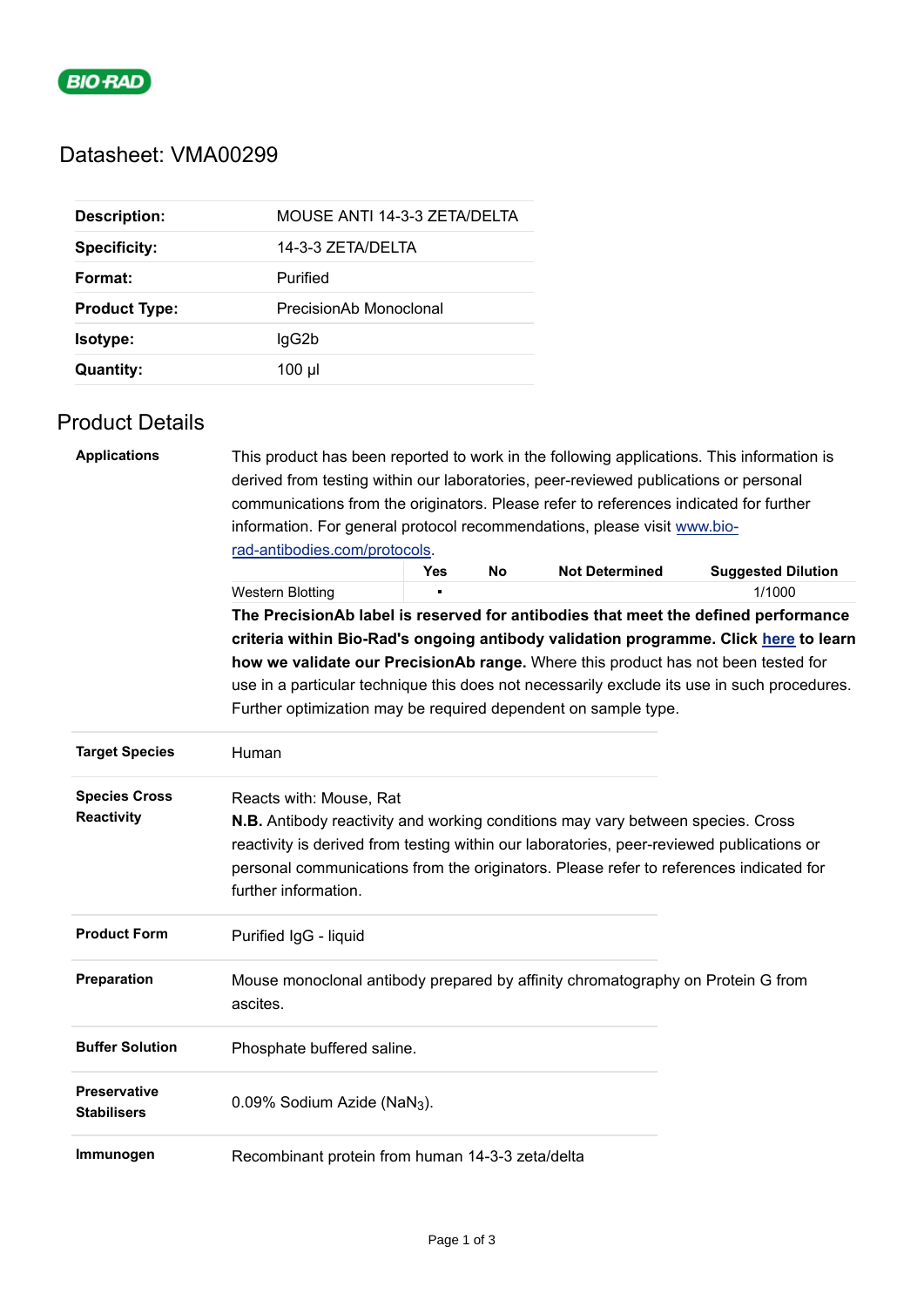| <b>External Database</b><br>Links              | <b>UniProt:</b><br>P63104<br><b>Related reagents</b><br><b>Entrez Gene:</b><br>YWHAZ<br><b>Related reagents</b><br>7534                                                                                                                                                                                                                                                                                                                                                                                                                                                                                     |
|------------------------------------------------|-------------------------------------------------------------------------------------------------------------------------------------------------------------------------------------------------------------------------------------------------------------------------------------------------------------------------------------------------------------------------------------------------------------------------------------------------------------------------------------------------------------------------------------------------------------------------------------------------------------|
| <b>Specificity</b>                             | Mouse anti Human 14-3-3 zeta/delta antibody recognizes the 14-3-3 protein zeta/delta<br>also known as 14-3-3 delta, 14-3-3 protein/cytosolic phospholipase A2, 14-3-3 zeta,<br>epididymis luminal protein 4, epididymis secretory protein Li 3, phospholipase A2, protein<br>kinase C inhibitor protein 1, tyrosine 3-monooxygenase/tryptophan 5-monooxygenase<br>activation protein, delta polypeptide, tyrosine 3-monooxygenase/tryptophan<br>5-monooxygenase activation protein, zeta polypeptide and tyrosine 3/tryptophan 5<br>-monooxygenase activation protein, zeta polypeptide.                    |
|                                                | A product of the YWHAZ gene, 14-3-3 zeta/delta belongs to the 14-3-3 family of proteins<br>which mediate signal transduction by binding to phosphoserine-containing proteins. This<br>highly conserved protein family is found in both plants and mammals, and this protein is<br>99% identical to the mouse, rat and sheep orthologs. The encoded protein interacts with<br>IRS1 protein, suggesting a role in regulating insulin sensitivity. Several transcript variants<br>that differ in the 5' UTR but that encode the same protein have been identified for YWHAZ<br>(provided by RefSeq, Oct 2008). |
|                                                | Mouse anti Human 14-3-3 protein zeta/delta antibody detects a band of 28 kDa. The<br>antibody has been extensively validated for western blotting using whole cell lysates.                                                                                                                                                                                                                                                                                                                                                                                                                                 |
| <b>Western Blotting</b>                        | Anti 14-3-3 zeta/delta detects a band of approximately 28 kDa in A431 cell lysates.                                                                                                                                                                                                                                                                                                                                                                                                                                                                                                                         |
| <b>Storage</b>                                 | Store undiluted at -20°C, avoiding repeated freeze thaw cycles.                                                                                                                                                                                                                                                                                                                                                                                                                                                                                                                                             |
| <b>Guarantee</b>                               | 12 months from date of despatch.                                                                                                                                                                                                                                                                                                                                                                                                                                                                                                                                                                            |
| <b>Acknowledgements</b>                        | PrecisionAb is a trademark of Bio-Rad Laboratories.                                                                                                                                                                                                                                                                                                                                                                                                                                                                                                                                                         |
| <b>Health And Safety</b><br><b>Information</b> | Material Safety Datasheet documentation #10040 available at:<br>Antibody (10040): https://www.bio-rad-antibodies.com/uploads/MSDS/10040.pdf                                                                                                                                                                                                                                                                                                                                                                                                                                                                 |
| <b>Regulatory</b>                              | For research purposes only.                                                                                                                                                                                                                                                                                                                                                                                                                                                                                                                                                                                 |

## Related Products

## **Recommended Secondary Antibodies**

Goat Anti Mouse IgG (H/L) (STAR207...) [HRP](https://www.bio-rad-antibodies.com/polyclonal/mouse-igg-antibody-star207.html) **Recommended Negative Controls**

[MOUSE IgG2b NEGATIVE CONTROL \(MCA691\)](https://www.bio-rad-antibodies.com/control/mouse-igg2b-negative-control-mca691.html)

To find a batch/lot specific datasheet for this product, please use our online search tool at: [bio-rad-antibodies.com/datasheets](https://bio-rad-antibodies.com/datasheets)